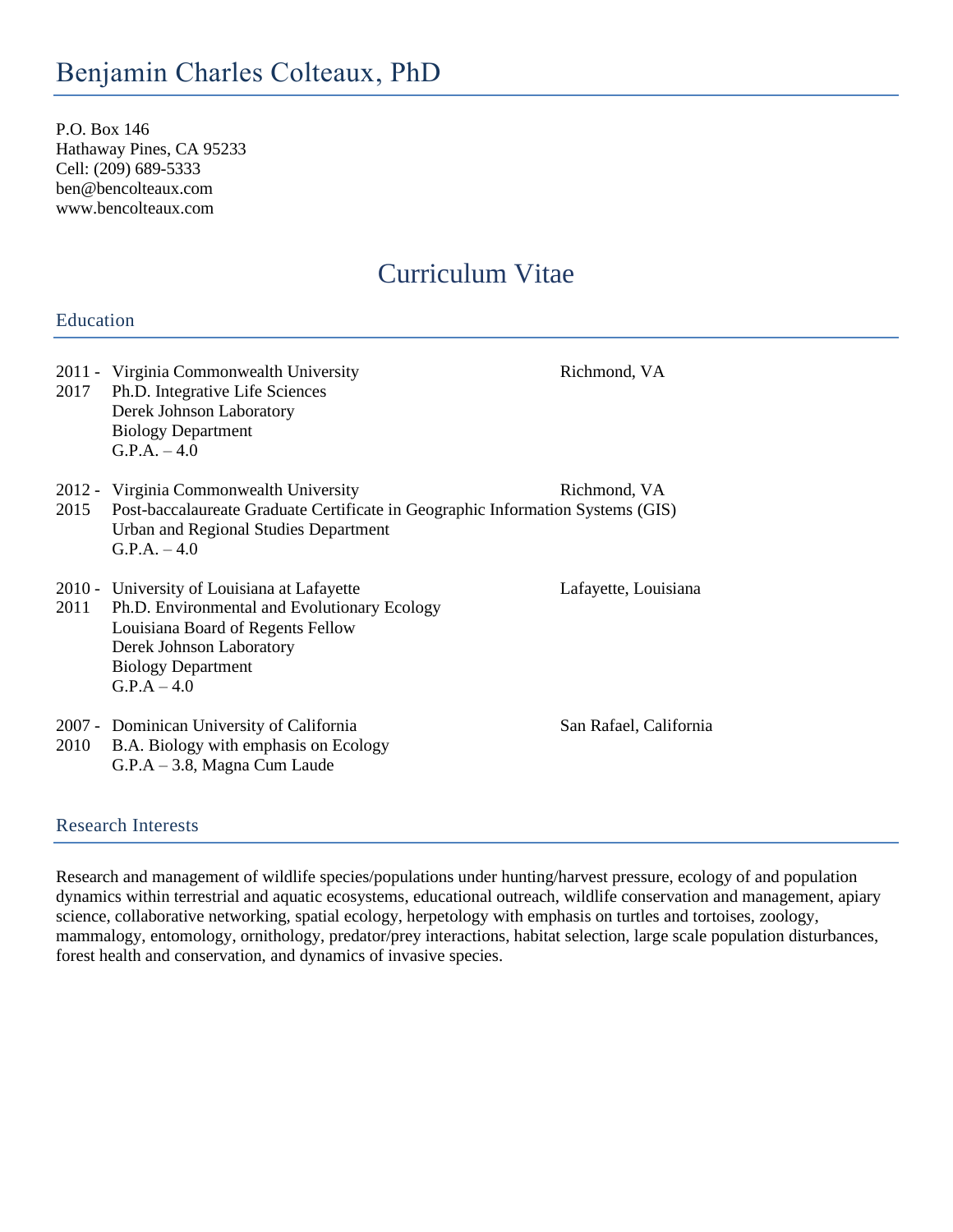#### 2018 - Hancock Forest Management/Hancock Natural Resource Group

#### 2020 *Wildlife Biologist*

Responsible for the management of natural resources on roughly 600,000 acres of licensable hunting ground in Texas, Louisiana, and Oklahoma. Managed species included white-tailed deer (*Odocoileus virginianus*), Eastern wild turkey (*Meleagris gallopavo silvestris*), bobwhite quail (*Colinus virginianus*), multiple species of duck (*Anas spp.*) and sensitive plant and animal species including Texas trailing phlox (Phlox nivalis ssp. texensis), Texas screwstem (*Bartonia texana*), and the red-cockaded woodpecker (*Leuconotopicus borealis*). Established collaborations with state and federal agencies including Texas Parks and Wildlife Department (TPWD), U.S. Department of Fish and Game, regional universities, forestry associations, and botanical societies to ensure harvested populations are being properly monitored for the long-term health of each species. Established or expanded programs and revenue streams related to apiary leases, wetland mitigation, and other value-added services. Established an outreach program which serviced roughly 1,200 hunters in order to improve hunting quality through education. Responsible for the ongoing design and execution of improvements for www.hancockrecreation.com in order to drive value and increase brand as new products are integrated into the website framework. Responsible for ensuring that all spatial data was kept up-to-date following land sales and license modifications. Worked collaboratively with multiple divisions within Hancock, and outside developers, to ensure that all improvements are made on time and within budgetary parameters. Developed and refined media outreach through advertising and web content in order to increase brand recognition and improve license holder satisfaction. Exceeded recreational income goal by roughly 2 million dollars in the 2019-2020 fiscal period.

- 2012 Dr. Derek Johnson, Virginia Commonwealth University, Richmond, VA
- 2017 *Ph.D. Candidate/Primary Investigator*

Ph.D. research was focused on assessing the sustainability of snapping turtles (*Chelydra serpentina*) under current and increasing commercial harvest pressure within Virginia waterways. Research included mark/recapture of both common snapping turtles and by-catch turtle species in three Virginia waterways representing a range of historic commercial harvest intensity. Telemetry data collected from 23 snapping turtles was used to infer movement patterns, habitat usage, conspecific interactions, and population density. In years two and three nails samples were taken from turtles collected to study mercury loads across size classes of snapping turtles and to examine ontogenetic shifts in feeding through stable isotope analysis. This was a four-year project funded through the Virginia Department of Game and Inland Fisheries. Data from research was published and is available at www.bencolteaux.com.

2008 - Dr. Mietek Kolipinski, Senior Scientist, National Park Service, Pacific West Regional Office, Oakland, CA 2009 *Primary Investigator*

Developed and executed research project cataloguing the bee and wasp species present in Marin County, California. Research involved collecting and preserving bee, wasp and plant samples at 15 sites within Marin County, including sites at the Point Reyes National Seashore and Golden Gate National Recreation Areas. Sampling included both native and non-native bee, wasp and plant samples in an effort to establish a catalogue of species present as well as a cross reference of the plants being pollinated. Field research included collection of specimens by hand, plotting of collection sites, overseeing research assistants and working with local park and wildlife agencies. Laboratory research included preserving and mounting of specimens, species identification using dissecting microscopes, working with local professional botanists and biologists, cataloguing of species data and management of 5 research assistants. Data from research was published in the journal BIOS.

2009 Dr. Lindsay Sullivan, San Francisco State University, San Francisco, CA

*Research Assistant*

Quantified feeding and growth of larval and juvenile planktivorous fish in the San Francisco Estuary. Research performed at The Romberg-Tiburon Center for Environmental Studies, Tiburon, CA. Duties included weighing and preparing fish samples for combustion analyzer, measuring specimens, collecting and analyzing data, designing poster presentation, recording and analyzing gut contents of fish samples. Research included use of Costeca Elemental Combustion System (Model ECS410, EAS Clarity Software), Sartorius De-Ionizer, Sartorius Micro-Balance (Model SE2), compound and dissecting microscopes.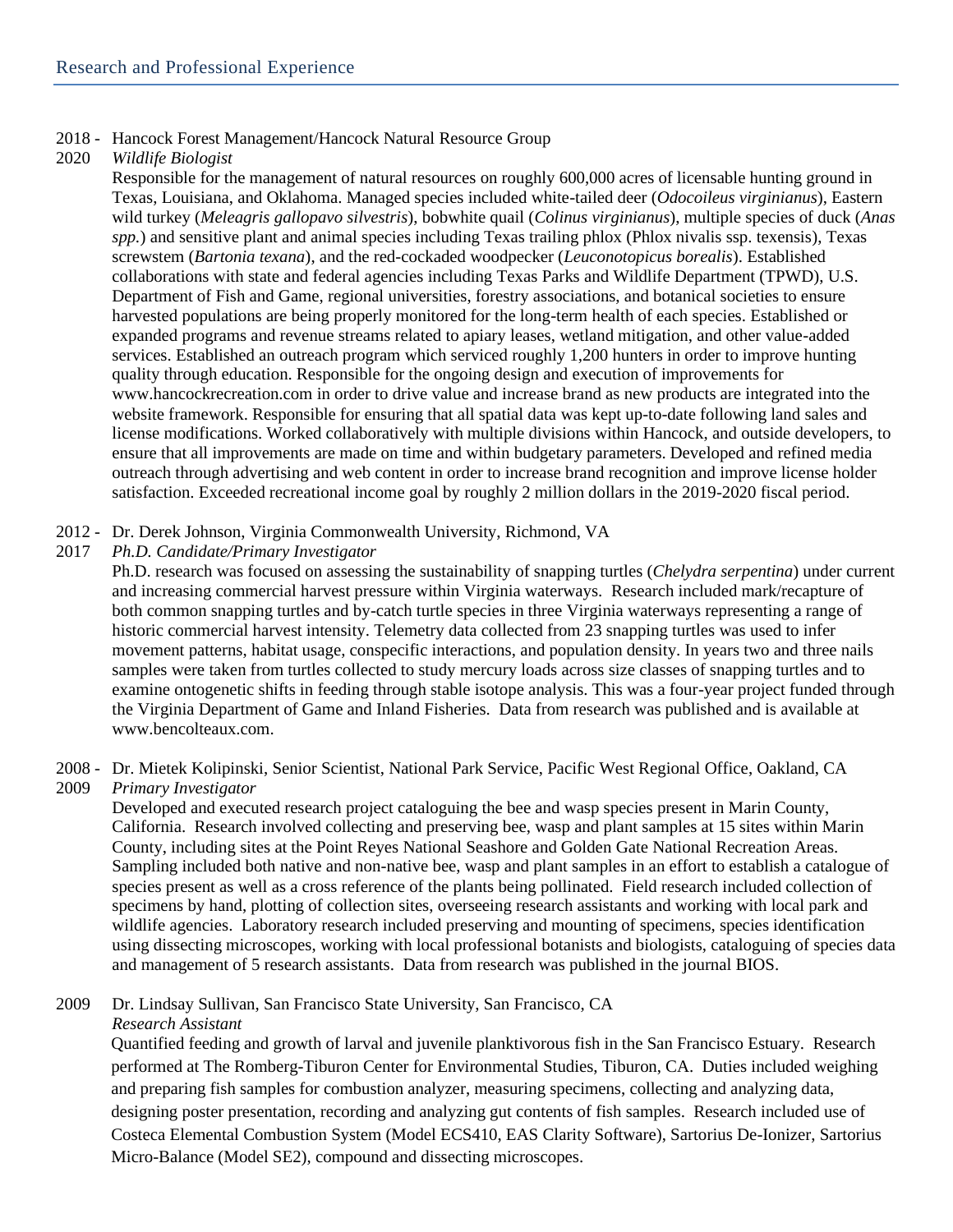2008 Ecology and Conservation Field Study, Galapagos Islands, Ecuador *Field Researcher* Program focus was to gain first-hand knowledge of plant and animal life indigenous to Galápagos, Ecuador. Personal emphasis was on interaction amongst tortoise species native to the Galapagos Islands including in-depth study of the various shell morphologies and home ranges as well as reproduction habits and human impact on life cycles. Duties included field identifying native and invasive species, setting up and overseeing research groups, collecting, organizing and analyzing data from research groups, and working with local residents and agencies.

2007 - Wildcare, Wildlife Rehabilitation Center and Hospital, San Rafael, CA

#### 2008 *Hospital Intern*

Duties included managing volunteer staff, performing intake examinations, dictating treatment and rehabilitation schedules for patients, performing blood and fecal tests, preparing and administering medications for patients, performing minor surgeries including wound treatment and suturing of wounds, taking and processing of x-rays, establishing enrichment protocols, and emergency and disaster, with emphasis on oil spills, examinations and treatments. Patient intake included species from greater Northern California, including but not limited to, pelagic seabirds, raptors, songbirds, geese and ducks, rodents, and mammals ranging from opossums to coyotes to bobcats including rabies vector animals.

#### Continuing Education and Certifications

| 2020 | Penn State University – Beekeeping 101. Grade Earned: A (95%) |  |
|------|---------------------------------------------------------------|--|
|      |                                                               |  |

- 2020 California Department of Justice Firearms Safety Certification (PASS)
- 2019 Montevallo Driving School Safe Driver Certification
- 2019 Red Cross CPR and First Aid Certified
- 2019 The Wildlife Society California Environmental Quality Act (CEQA) 101 for Biologists
- 2019 University of Florida Ecology and Restoration of the Longleaf Pine Ecosystem (FOR5159) History, structure, function and ecological and economic importance of longleaf pine ecosystems; regeneration ecology, stand developmental dynamics and management, and restoration techniques. Grade Earned: A (96.3%)
- 2018 NRA Hunter Education Course (PASS)

#### Publications

- 2020 Colteaux, Benjamin C., Signer, Johannes, and Johnson, Derek M. *Snapping Turtle (Chelydra serpentina) Home Range Analysis Within a Lotic Environment: Effects of Sex, Season, and Body Size*. (In Prep)
- 2020 Jones, Landon M., Colteaux, Benjamin C., Leberg, Paul, and Duke-Sylvester, Scott M. *A Geometric Estimator to Calculate Triangulations from Radio Telemetry Data.* (In Review)
- 2020 Colteaux, Benjamin C., and Johnson, Derek M. *The Status of Snapping Turtles (Chelydra serpentina) in Virginia: Modelling the Effects of Commercial Harvest Regulations on Population Growth Rates in a Turtle Fishery.* (In Prep)

#### 2017 Colteaux, Benjamin C.

*The Status of Snapping Turtles (Chelydra serpentina) in Virginia: Population Viability, Demography, Regulatory Analysis, and Conservation.* Doctoral Dissertation, Virginia Commonwealth University, Richmond, VA, USA.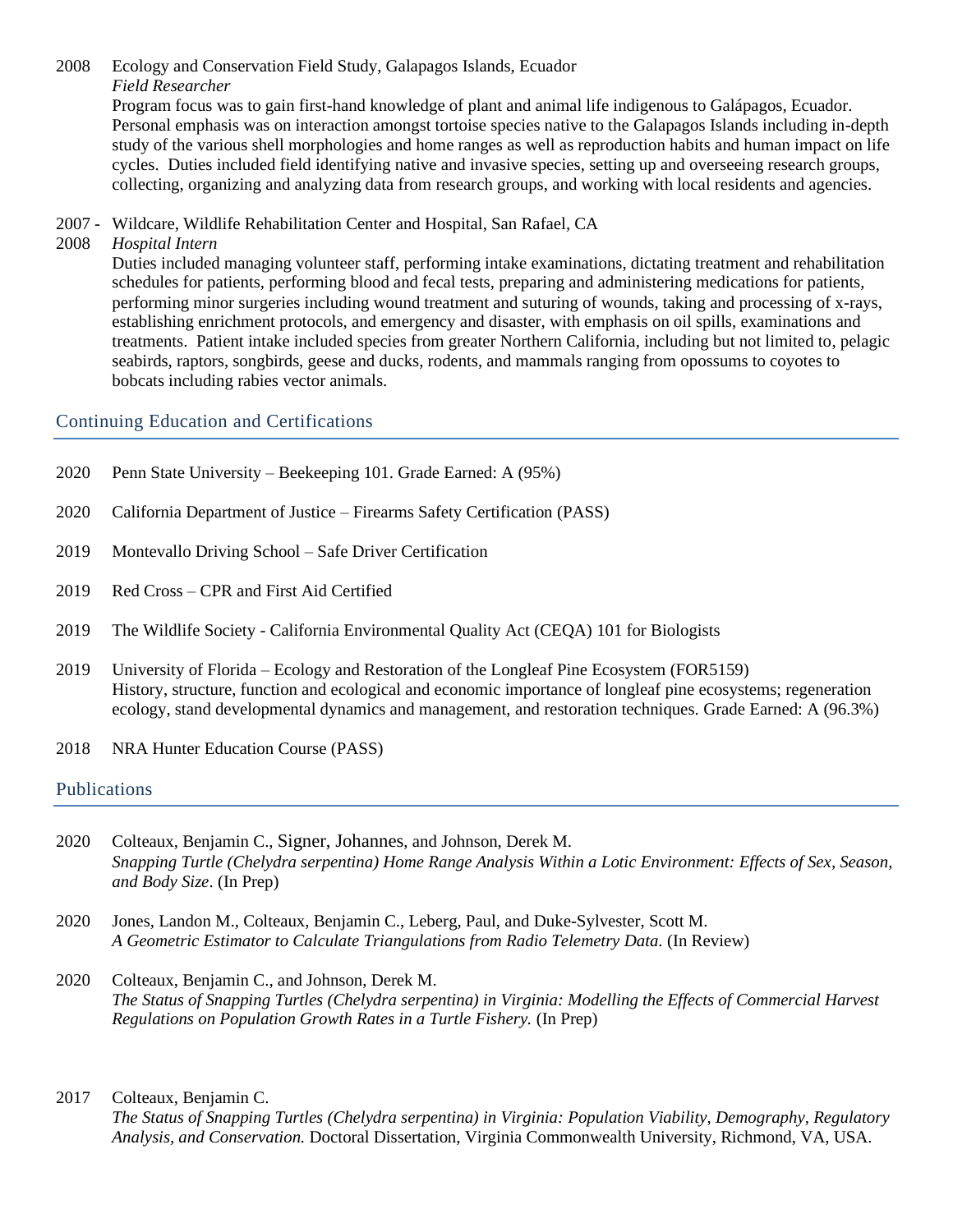- 2017 Colteaux, Benjamin C., and Johnson, Derek M. *Commercial harvest and export of snapping turtles (Chelydra serpentina) in the United States: trends and the efficacy of size limits at reducing harvest*. Journal for Nature Conservation 35 (2017): 13-19.
- 2012 Colteaux, Benjamin C., McDonald, Circe, Kolipinksi, Mietek, Cunningham, James B., and Ghosh, Sibdas. *Survey of pollinator and plant interactions in meadow and grassland habitats of Marin County, California.* BIOS, 84(1):1-7.

## Teaching Experience

- 2015 Vertebrate Natural History (BIOZ 313), Instructor, Virginia Commonwealth University 2016
- 2014 Teaching Assistant/Guest Lecturer: Environmental Studies Capstone (ENVS 490), Virginia Commonwealth University
- 2014 Guest Lecturer: Herpetology (BIOL 435), Virginia Commonwealth University
- 2013- Guest Lecturer: Vertebrate Natural History (BIOL 313), Virginia Commonwealth University 2014
- 2013 Research Methodology and Ethical Conduct of Research (LFSC301), Recitation Leader, Virginia Commonwealth University
- 2011 Teaching Assistant: Herpetology (BIO413), University of Louisiana
- 2010 Guest Laboratory Instructor: Acadiana High School, (Doucet Biology Classes), Lafayette LA 2011

#### Students Mentored

| Date             | Student             | University                       | Project                                                                                                                                                    |
|------------------|---------------------|----------------------------------|------------------------------------------------------------------------------------------------------------------------------------------------------------|
| 2015-<br>2016    | Kristin Dillard     | Virginia Commonwealth University | Possible hybridization of two Emydid turtle<br>species in the genus Pseudemys across three<br>riverine sites in east-central Virginia (Master's<br>thesis) |
| 2014             | John Tyler Twyford  | Virginia Commonwealth University | Home range analysis of the snapping turtle,<br>Chelydra serpentina, in Virginia waterways                                                                  |
| $2013 -$<br>2014 | Stephanie Helbig    | <b>Humbolt State University</b>  | Mercury Bio-Accumulation in various<br>size classes of the snapping turtle, Chelydra<br>serpentina                                                         |
| $2012 -$<br>2013 | <b>Eric Burke</b>   | Virginia Commonwealth University | Population viability of snapping turtles,<br>Chelydra serpentina, in Virginia waterways<br>under increasing harvest pressure                               |
| 2012             | Cynthia Scheuermann | Virginia Commonwealth University | Population viability of snapping turtles,<br>Chelydra serpentina, in Virginia waterways<br>under increasing harvest pressure                               |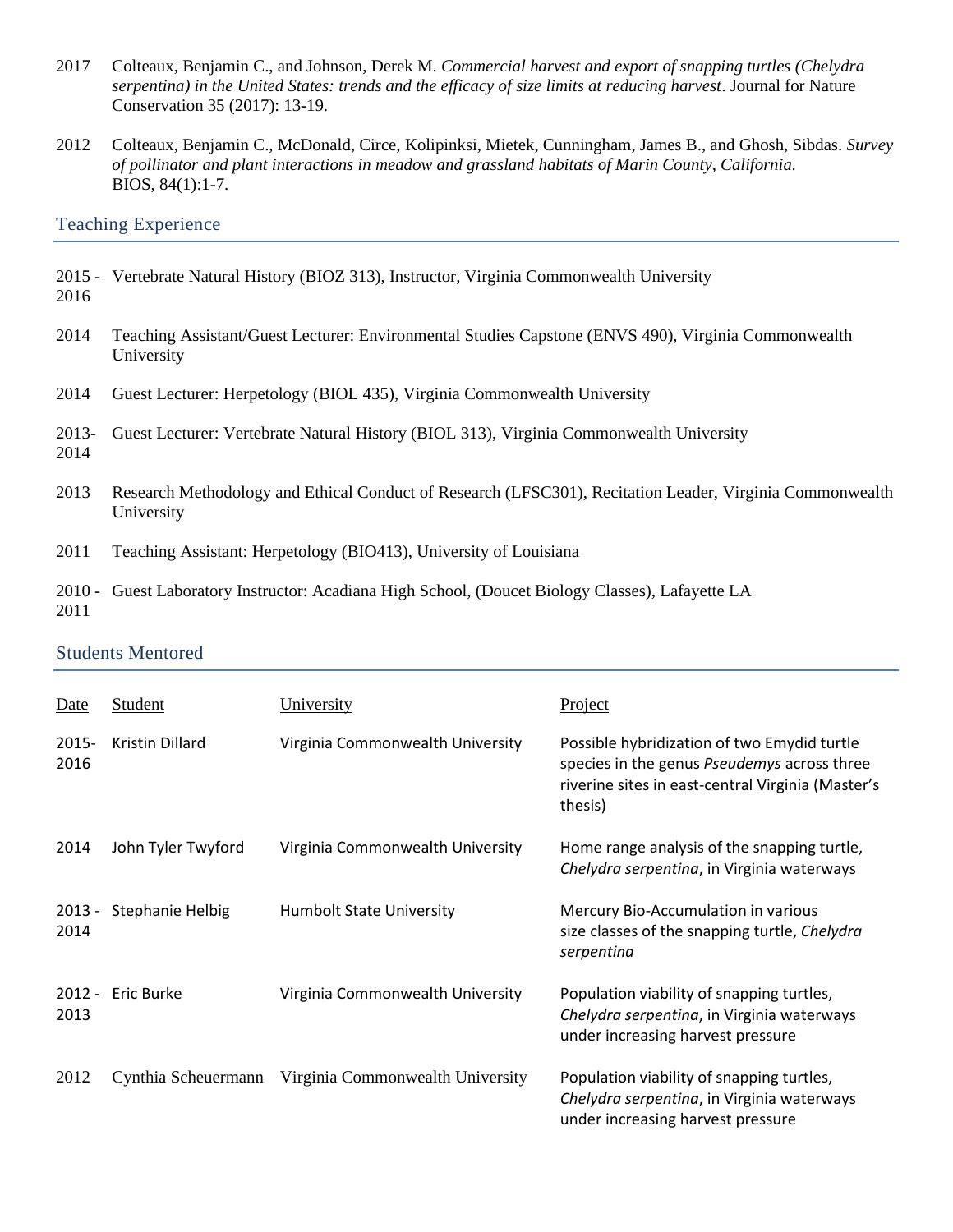#### 2017 University of Yangon, Yangon, Myanmar Oral Presentation "*The Status of Snapping Turtles (Chelydra serpentina) in Virginia: Population Viability, Demography, Regulatory Analysis, and Conservation*" as presented by Derek M. Johnson, PhD

2017 102nd Ecological Society of America Conference, Portland, OR Poster Presentation

*"The Status of Snapping Turtles (Chelydra serpentina) in Virginia: Population Viability, Regulatory Analyses, and Conservation"*

Presentation focused on the status of snapping turtle populations within the Commonwealth of Virginia. The effectiveness of current, past, and potential harvest regulations on maintaining population growth rates under multiple levels of harvest intensity were assessed through the use of population matrix modelling. Conservation recommendations based on findings from this work were also presented.

2017 The 82<sup>nd</sup> North American Wildlife and Natural Resources Conference Oral Presentation

*"The Status of Snapping Turtles (Chelydra serpentina) in Virginia*" Presented initial findings from mark-recapture study of snapping turtle populations and the effect of commercial harvest on population growth rates.

2015 International Congress for Conservation Biology, Montpellier, France Poster Presentation *"Snapping Turtle (Chelydra serpentina) Home Range Analysis in an Open River System: Implications for* 

Conservation and Harvest Regulations"

Presentation focused on the home range of snapping turtles in an open river environment for the first time and addressed possible associated conservation implications. In addition, seasonal shifts in home range size were examined and differed from past studies conducted in lentic environments.

2015 The Wildlife Society 22nd Annual Conference, Winnipeg, Manitoba, Canada

Poster Presentation

## *"Snapping Turtle (Chelydra serpentina) Home Range Analysis in an Open River System: Implications for*  Conservation and Harvest Regulations"

Presentation focused on the home range of snapping turtles in an open river environment for the first time and addressed possible associated conservation implications. In addition, seasonal shifts in home range size were examined and differed from past studies conducted in lentic environments.

2014 Natural Areas Association, Dayton, OH

Poster Presentation

## "*Commercial Harvest Pressure and Regulation Strategies to Manage Snapping Turtles (Chelydra serpentina) among US States*"

Presentation outlined the commercial harvest regulations in the 33 states that make up the natural range of the snapping turtle in the US. Additionally, the efficacy of size limit harvest regulations was analyzed for 11 of those states using a Bayesian approach, with the results indicating a significant reduction in harvest intensity in years of high harvest.

2014 99<sup>th</sup> Ecological Society of America Conference, Sacramento, CA

Oral Presentation

"*Commercial Harvest of Snapping Turtles (Chelydra Serpentina) in the United States: International Export, Harvest Pressure, and Regulatory Strategies*"

Presentation outlined the status of the snapping turtle, as it pertains to commercial harvest, within the United States and as a globally traded commodity. Federal export records for the last decade were provided that show the snapping turtle moving from the eighth most exported live reptile to the second in 2013. Further, the regulations in place for all 33 states that make up the range of this turtle were presented, with historical data provided for 11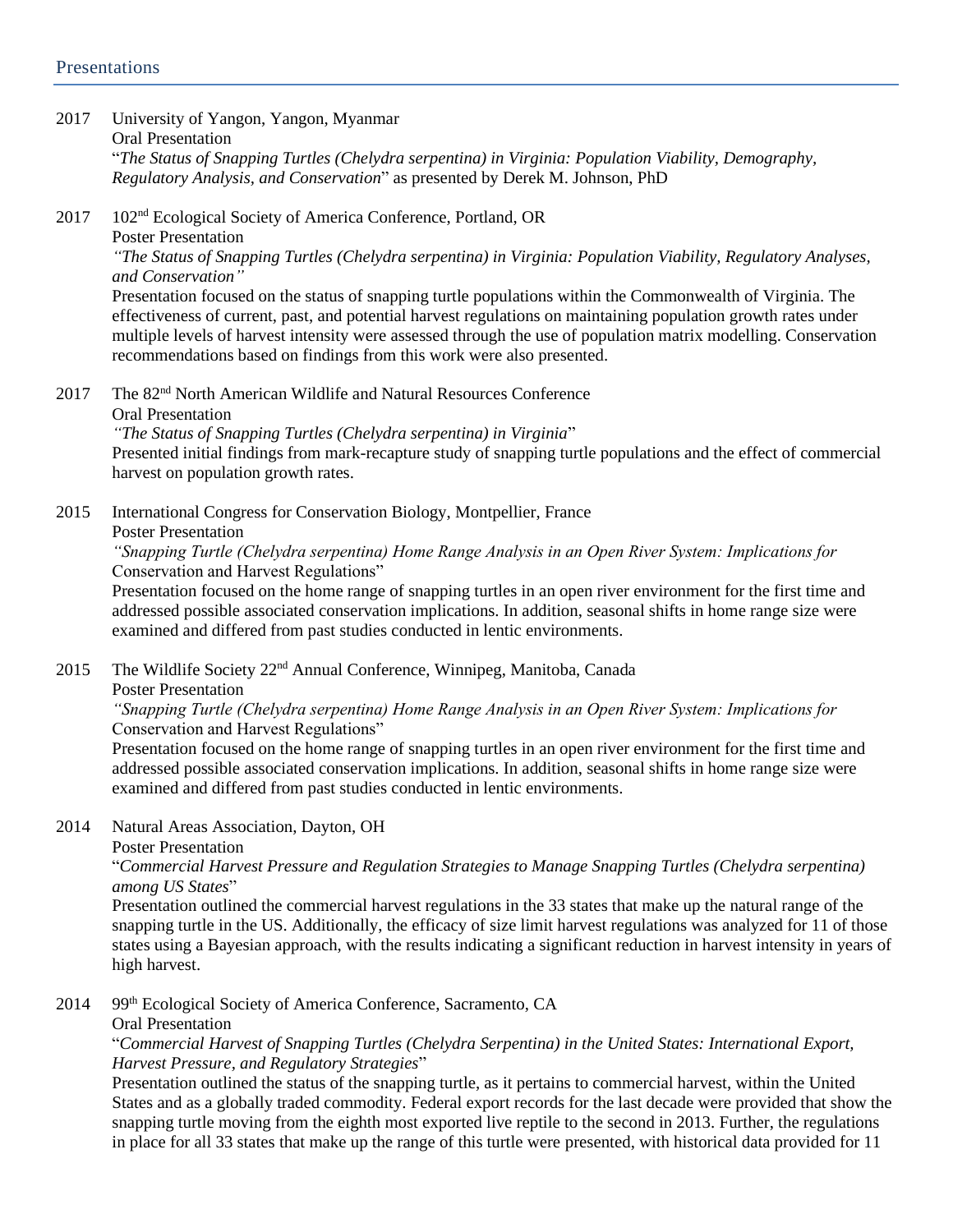of those states. Analyses examined the efficacy of harvest regulations in place, with size limit regulations being the most widely used, and according to our model, potentially the most effective.

2014 Virginia Waters Conference, Richmond, VA

Oral Presentation

"*Commercial Harvest of Snapping Turtles (Chelydra Serpentina) in the Mid-Atlantic*"

Presentation focused on the historic commercial harvest of snapping turtles in the Mid-Atlantic region of the United States. Harvest data from North Carolina, Maryland and Virginia were shown, with each indicating an increasing trend in commercial harvest over the last decade.

2013 Integrative Life Sciences Research Showcase, Virginia Commonwealth University, Richmond, VA Poster Presentation – Award for Top Ranked Poster Presentation "*Commercial Harvest of the Common Snapping Turtle (Chelydra serpentina) in Virginia*" Presentation presented historical commercial harvest data of snapping turtles in Virginia. Highlighted within the presentation was an examination of the overall trends in commercial harvest which show an exponential increase in harvest over the ten year span from under 700 individuals to over 6000.

2011 George Wright Society Biennial Conference on Parks, Protected Areas, and Cultural Sites, New Orleans, LA Oral Presentation

"*Pollinator Biodiversity in Marin County, California*"

Presentation outlined the findings of a two-year study on the biodiversity of bees and wasps in Marin County, California. Included were comparisons between Marin sites and those found in John Muir National Historic Site and Golden Gate Recreation Area (Presidio), as well as a detailed inventory of species identified in study. Species cataloged included bees, wasps, flies and the various plants, native and non-native, that they were potentially pollinating. Presentation has expanded to include data to help address the lack of studies on bee diversity in natural areas and wildlands, including Golden Gate National Recreation Area and Point Reyes National Seashore.

2010 Academic Scholars Showcase, Dominican University of California, San Rafael, CA Oral Presentation

"*Pollinator Biodiversity in Marin County, California"*

Presentation outlined the findings of a two-year study on the biodiversity of bees and wasps in Marin County, California. Included were comparisons between Marin sites and those found in John Muir National Historic Site and Golden Gate Recreation Area (Presidio), as well as a detailed inventory of species identified in study. Species cataloged included bees, wasps, flies and the various plants, both native and non-native, that they were found on, signifying potential pollination.

2010 National Conferences on Undergraduate Research, University of Montana, Missoula, MT Poster Presentation

"*Growth and Survival of Delta Smelt Fed Field-Collected Copepods*"

Presentation examines the predator/prey relationship, with emphasis on growth and survival factors, of larval and juvenile planktivorous fish and their zooplanktonic prey, consisting of both introduced and native copepod species in the San Francisco Estuary.

2009 9<sup>th</sup> Biennial State of the San Francisco Estuary Conference, Oakland, CA Poster Presentation "*Growth and Survival of Delta Smelt Fed Field-Collected Copepods*" Presented a poster, and conducted a question and answer session on aforementioned research involving survival and growth of larval and planktivorous fish in the San Francisco Estuary.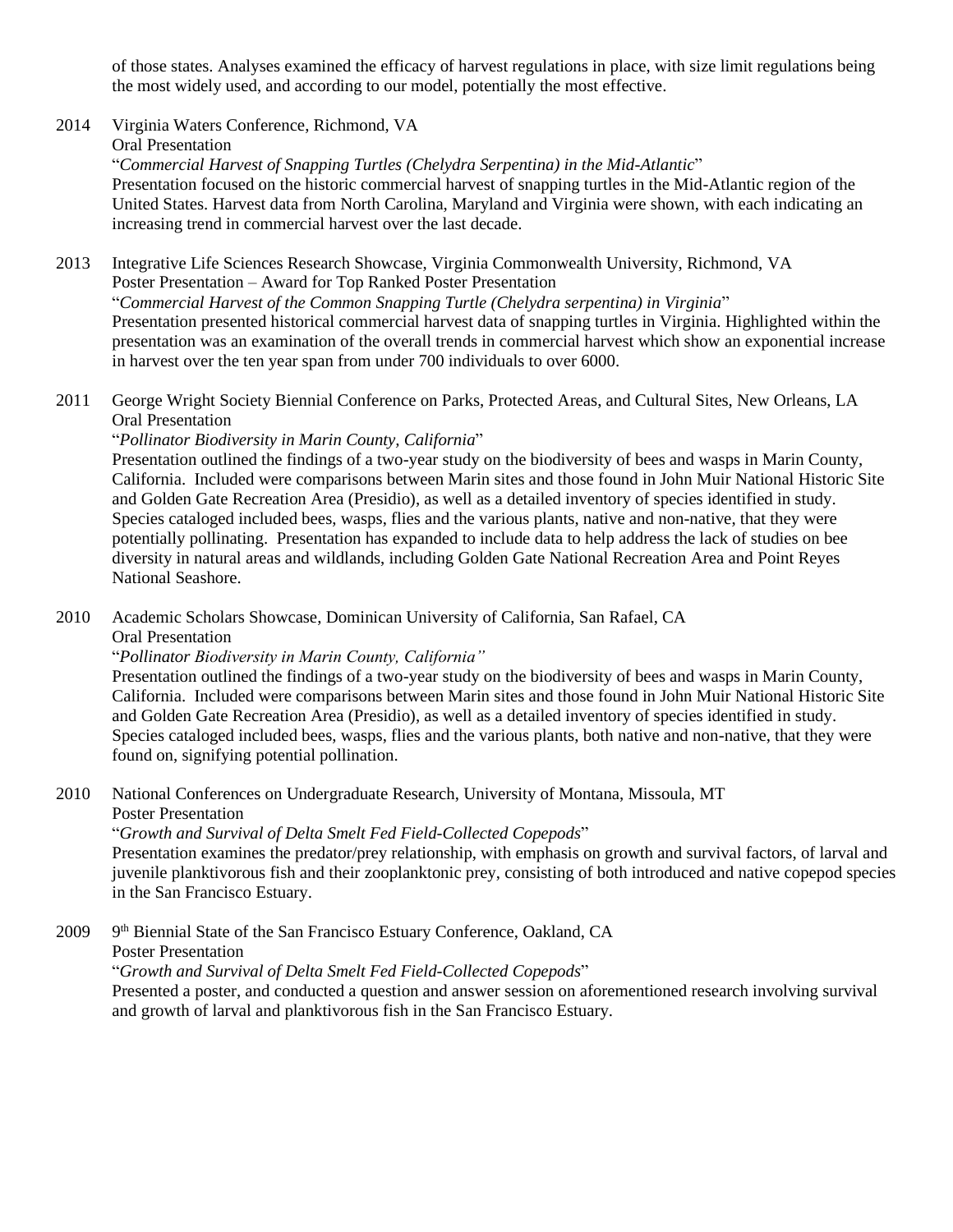## Fellowships and Grants

- 2015 Virginia Department of Game and Inland Fisheries Research Grant (\$27,000)
- 2014 Virginia Sea Grant (\$3,000)
- 2013 The Rice Center for Environmental Sciences Research Grant (\$2,500)
- 2013 Sigma Xi Aid-in-Research Grant (\$500)
- 2012 The Rice Center for Environmental Sciences Research Grant (\$2,500)
- 2011 Virginia Department of Game and Inland Fisheries Research Grant (\$63,720)
- 2010 Louisiana Board of Regents Graduate Fellowship (\$192,000)

Academic Honor Societies and Awards

2015 - *President* – Virginia Commonwealth University Integrative Life Sciences Student Organization 2016

2013 - *President* – Natural Areas Association, Virginia Commonwealth University Chapter 2015

- 2015 Phi Kappa Phi
- 2012 Golden Key International Honour Society, Top 15% of Graduate Students
- 2010 Departmental Honors, Department of Natural Sciences and Mathematics, Dominican University of California
- 2010 Academic Scholar, Dominican University of California, San Rafael, CA
- 2009 *President* Alpha Chi, National College Honor Scholarship Society, California Lambda Chapter
- 2009 Volunteers-In-Parks Citation, United States Department of the Interior and the National Park Service in honor of bee and wasp research in Marin County, CA
- 2009 Alpha Chi, National College Honor Scholarship Society, California Lambda Chapter
- 2008 Beta Beta Beta, Biological Honor Society, Phi Pi Chapter
- 2008 Alpha Sigma Lambda, National Honor Society for Adult Learners in Higher Education, Omega Alpha Chapter

2007- Dean's List & Gamma Sigma, Academic Honor Society of Dominican University of California 2010

Professional Associations and Memberships

American Society of Naturalists Ecological Society of America Sierra Club Society for Conservation Biology Sigma Xi The Wildlife Society